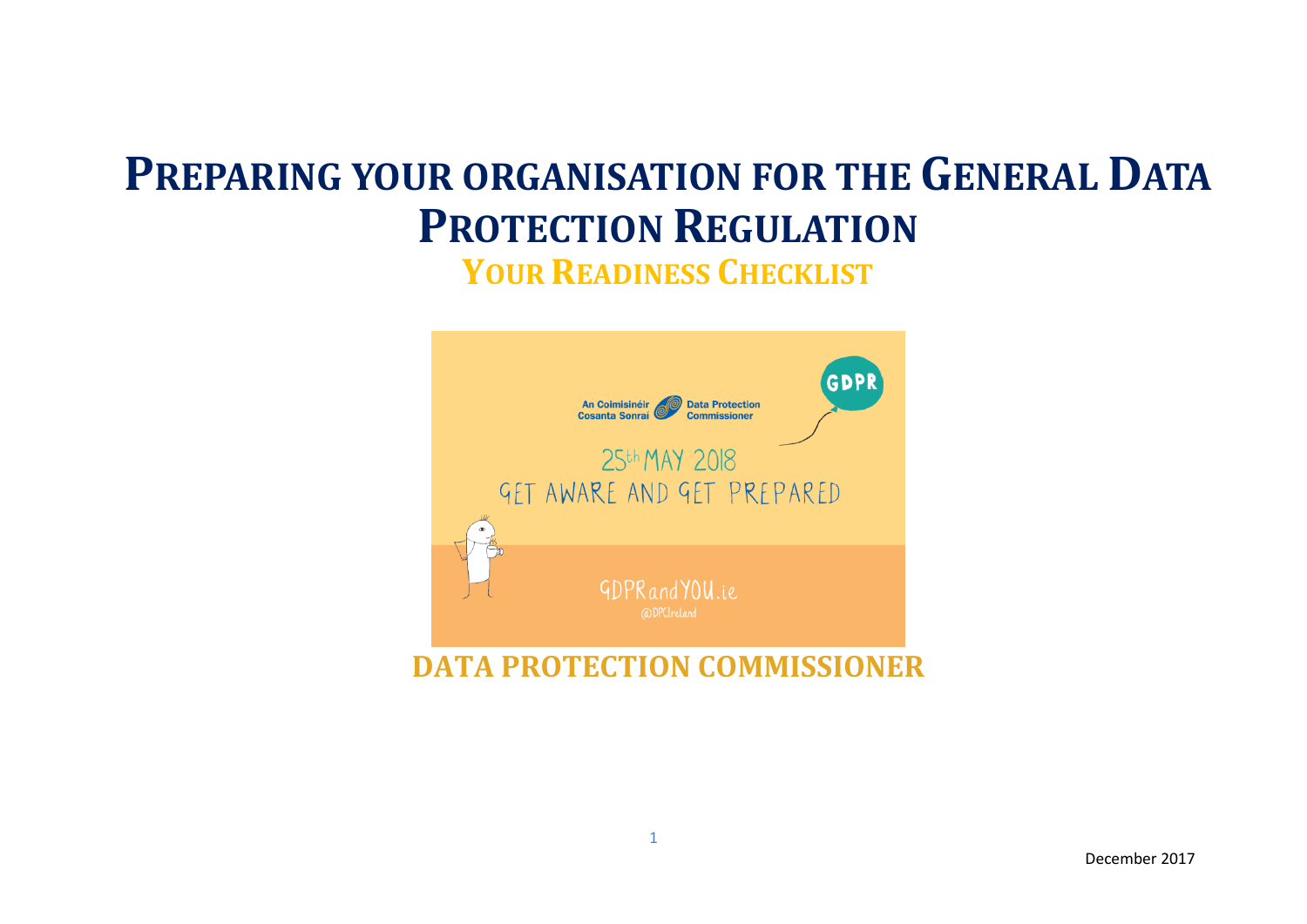## What will the GDPR mean for your business/organisation?

On the 25<sup>th</sup> May 2018, the General Data Protection Regulation (GDPR) will come into effect across all EU member states. The GDPR provides one framework data protection law for Europe, representing a significant harmonisation of data protection requirements and standards across the EU. Having just one horizontal framework law to deal with will benefit business, promote responsibility when dealing with personal data, and help ensure that the same data protection standards apply across the EU.

However, although a direct-effect European Union Regulation, the GDPR provides limited scope for EU Member States to implement further legislation to set national standards in some areas such as the processing of health data and criminal convictions, the digital age of consent and the circumstances in which an individual's data protection rights can be restricted. Accordingly, it is important for all businesses and organisations to be aware that they will be required to comply with the data protection standards and obligations set out in both the GDPR and the Irish Data Protection Act 2018 (due to be published by the Government in early 2018).

This guide and the accompanying checklist have been designed to assist in particular the small and medium enterprise sector, who may not have access to extensive planning and legal resources. Using this guide, along with our twelve-step *GDPR and You* guide, will help those businesses in particular to prepare for a business future that is data-protection compliant.

If you process personal data as part of your business, the GDPR applies to you. It is important to remember that:

- Customer AND employee data is personal data
- Simply storing personal data electronically or in hardcopy constitutes 'processing' personal data.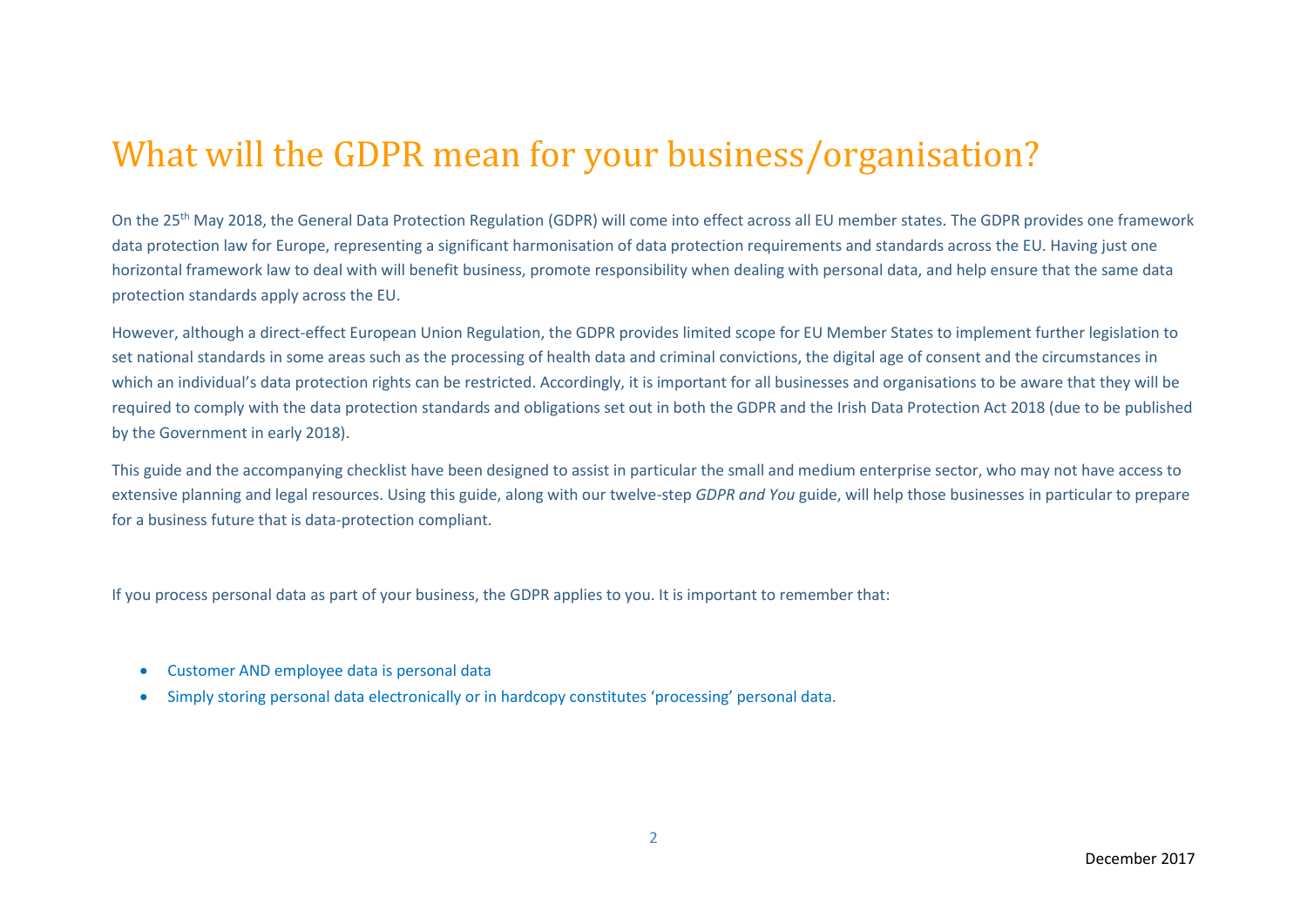## Key GDPR definitions

**GDPR:** The General Data Protection Regulation (2016/679) is the new EU Regulation on Data Protection, which will come into force on the 25th May 2018.

**Personal Data:** Information relating to a living individual who is, or can be, identified by that information, including data that can be combined with other information to identify an individual. This can be a very wide definition, depending on the circumstances, and can include data which relates to the identity, characteristics or behaviour of an individual or influences the way in which that individual is treated or evaluated.

**Processing**: means performing any operation or set of operations on personal data, including:

- a. obtaining, recording or keeping data;
- b. organising or altering the data;
- c. retrieving, consulting or using the data;
- d. disclosing the data to a third party (including publication); and
- e. erasing or destroying the data.

**Data Controller**: A Data Controller is the person or organisation who decides the purposes for which, and the means by which, personal data is processed. The purpose of processing data involves 'why' the personal data is being processed and the 'means' of the processing involves 'how' the data is processed.

**Data Processor:** A person or organisation that processes personal data on the behalf of a data controller.

**Data subject:** A Data subject is the individual the personal data relates to.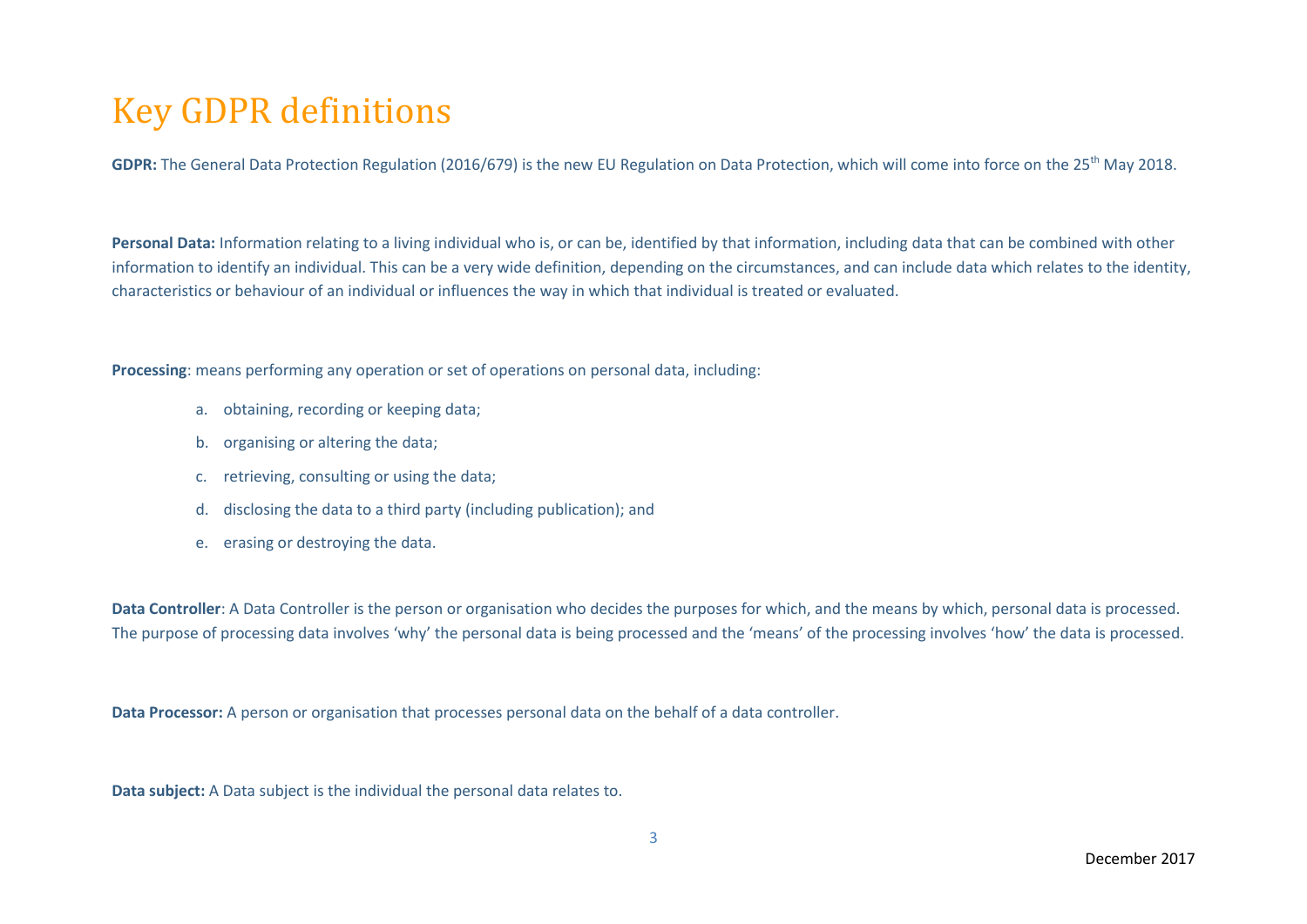**Data Protection Impact Assessment (DPIA):** A Data Protection Impact Assessment (DPIA) describes a process designed to identify risks arising out of the processing of personal data and minimisation of these risks as far and as early as possible. DPIAs are important tools for negating risk, and for demonstrating compliance, including ongoing compliance, with the GDPR. (More guidance about conducting DPIAs can be found o[n www.GDPRandYou.ie\)](http://www.gdprandyou.ie/)

**Lawful basis for processing personal data**: In order to process personal data you must have a lawful basis to do so. The lawful grounds for processing personal data are set out in Article 6 of the GDPR. These are: the consent of the individual; performance of a contract; compliance with a legal obligation; necessary to protect the vital interests of a person; necessary for the performance of a task carried out in the public interest; or in the legitimate interests of company/organisation (except where those interests are overridden by the interests or rights and freedoms of the data subject).

**Retention Policy:** How long will your organisation hold an individual's personal data? This will be influenced by a number of factors. There may be legal requirements on your organisation, depending on your business type (e.g. medical council rules). Keep the data for the least amount of time that you can in accordance with the requirements of your business, store it securely while it is in your possession and make sure to delete it fully and safely at the appointed time.

**Special Categories (sensitive) of personal data:** This is defined in Article 9(1) of the GDPR as data 'which reveals racial or ethnic origin, political opinions, religious or philosophical beliefs, or trade union membership, and the processing of genetic data, biometric data for the purpose of uniquely identifying a natural person, data concerning health or data concerning a natural person's sex life or sexual orientation'.

**Consent:** Article 7 of the GDPR has altered the conditions needed for consent as a legal basis for data processing to be valid. It is now necessary to consider whether consent was freely given and the data subject must have the opportunity to withdraw consent for processing at any time. Consent should not be assumed and must be obtained before data processing begins (e.g. through Privacy Notices). When processing the data of children in the context of online services, it is necessary to ensure that their age is verified and the consent of a legal guardian must be obtained. In Ireland, the Government is proposing that the age of digital consent, below which parental consent will be necessary, will be thirteen.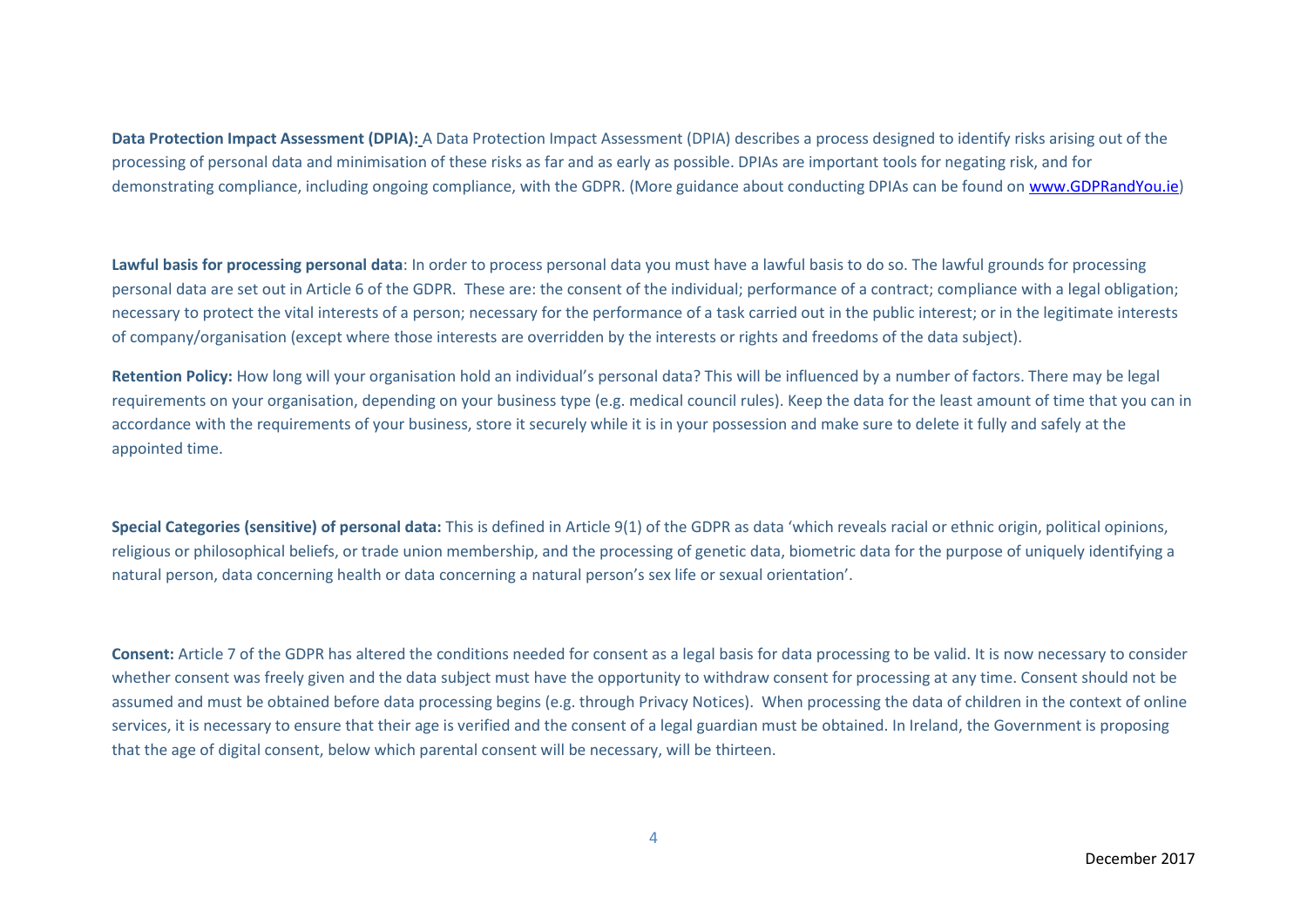### The key steps you need to take to ensure compliance with the GDPR

- Identify what personal data you hold (this can be achieved by setting out the information listed in Article 30 of the GDPR or for smaller companies a tailored process such as the accompanying template that identifies details of personal data held).
- Conduct a risk assessment of the personal data you hold and your data processing activities (Article 24, Recital 75 and section titled "Risk based approach to being GDPR compliant").
- Implement appropriate technical and organisational measures to ensure data (on digital *and* paper files) is stored securely. The security measures your business should put in place will depend on the type of personal data you hold and the risk to your customers and employees should your security measures be compromised (Article 32).
- Know the legal basis you rely on (consent? contract? legitimate interest? legal obligation?) to justify your processing of personal data (Articles 6 to 8).
- Ensure that you are only collecting the minimum amount of personal data necessary to conduct your business, that the data is accurate and kept no longer than is needed for the purpose for which it was collected (Article 5).
- Be transparent with your customers about the reasons for collecting their personal data, the specific uses it will be put to, and how long you need to keep their data on file (e.g. notices on your website or signs at points of sale) (Articles 12, 13 and 14).
- Establish whether or not the personal data you process falls under the category of special categories (sensitive) of personal data and, if it does, know what additional precautions you need to take (Article 9).
- Decide whether you will need to retain the services of a Data Protection Officer (DPO) (Article 37).
- Be able to facilitate requests from service-uses wishing to exercise their rights under the GDPR, including rights of access, rectification, erasure, withdrawal of consent, data portability and the right to object to automated processing (Articles 12 to 22).
- Where appropriate, have up-to-date policy/procedure documents that detail how your organisation is meeting its data protection obligations.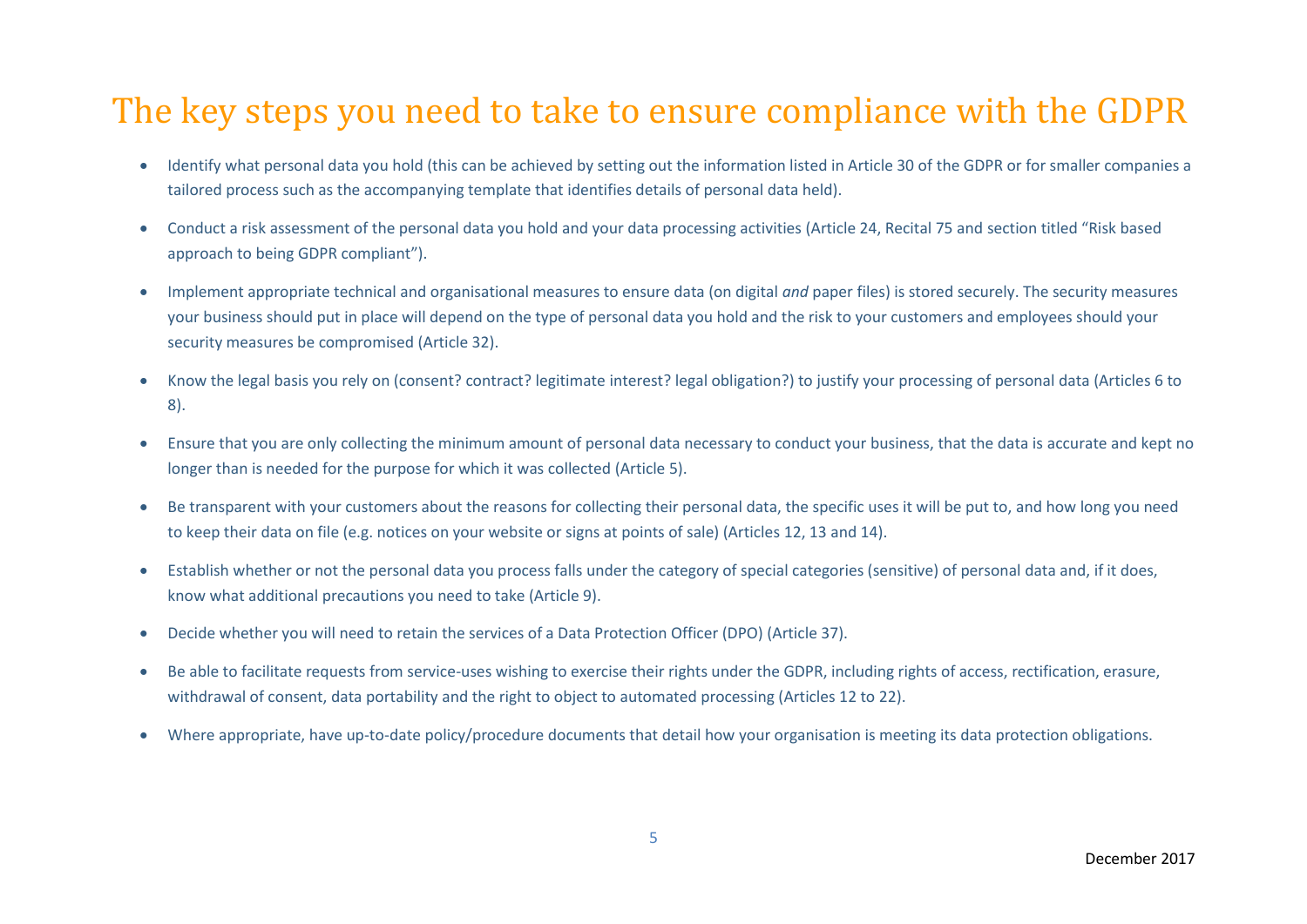## A risk based approach to being GDPR compliant

When your organisation collects, stores or uses (i.e. processes) personal data, the individuals whose data you are processing may be exposed to risks. It is important that organisations which process personal data take steps to ensure that the data is handled legally, securely, efficiently and effectively in order to deliver the best possible care.

The risk-profile of the personal data your organisation processes should be determined according to the personal data processing operations carried out, the complexity and scale of data processing, the sensitivity of the data processed and the protection required for the data being processed. For example, where a data processing activity is particularly complex, or where a large volume or sensitive data is involved (i.e. an internet, health, financial or insurance company), this would attract a higher risk rating than routine personal data that relates solely to employee or customer account details.

When looking at the risk profile of the personal data your organisation processes, it is useful to look at the tangible harms to individuals that your organisation needs to safeguard against. These are detailed in Recital 75 of the GDPR and include processing that could give rise to: discrimination, identity theft or fraud, financial loss, damage to the reputation, loss of confidentiality of personal data protected by professional secrecy, unauthorised reversal of pseudonymisation; or any other significant economic or social disadvantage.

Conducting a risk-assessment will improve awareness in your organisation of the potential future data protection issues associated with a project. This will in turn help to improve the design of your project and enhance your communication about data privacy risks with relevant stakeholders.

The GDPR provides for two crucial concepts for future project planning: **Data Protection By Design** and **Data Protection By Default**. While long recommended as good practice, both of these principles are enshrined in law under the GDPR (Article 25).

Data Protection by design means embedding data privacy features and data privacy enhancing technologies directly into the design of projects at an early stage. This will help to ensure better and more cost-effective protection for individual data privacy.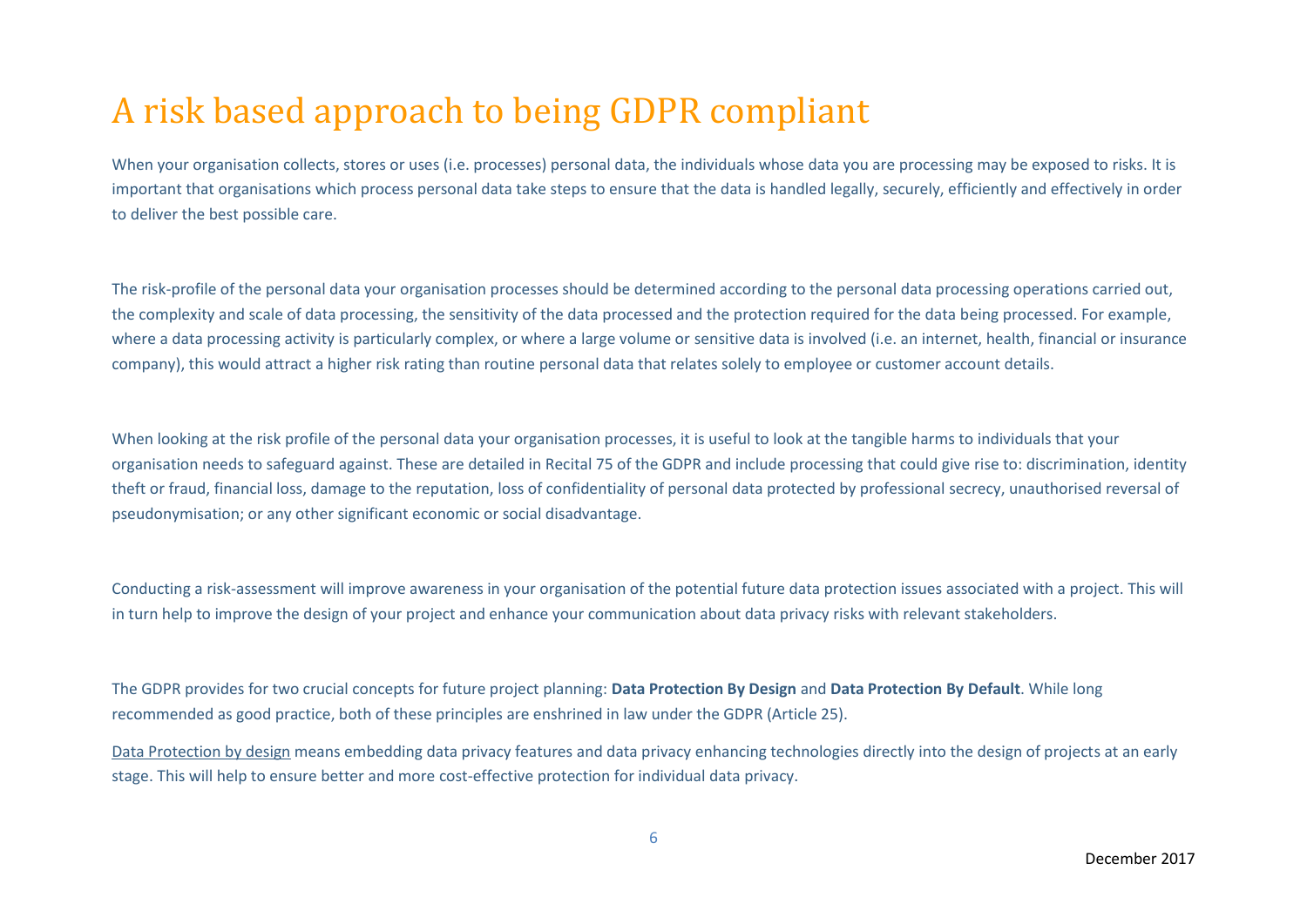Data Protection by default means that the user service settings (e.g. no automatic opt-ins on customer account pages) must be automatically data protection friendly, and that only data which is *necessary* for each specific purpose of the processing should be gathered at all.

Under the GDPR, a Data Protection Impact Assessment (DPIA) will be a mandatory pre-processing requirement where the envisaged project/initiative/service involves data processing which "is likely to effect in a high risk to the rights and freedoms of natural persons." This is particularly relevant when a new data processing technology is being introduced in your organisation. In cases where it is not clear whether a DPIA is strictly mandatory, carrying out a DPIA is still best practice and a very useful tool to help data controllers demonstrate their compliance with data protection law. DPIAs are scalable and can take different forms, but the GDPR sets out the basic requirement of an effective DPIA. Guidance on conducting DPIAs can be found on [www.GDPRandYOU.ie](http://www.gdprandyou.ie/)

Maintaining a data protection risk register can allow you to identify and mitigate against data protection risks, as well as demonstrate compliance in the event of a regulatory investigation or audit.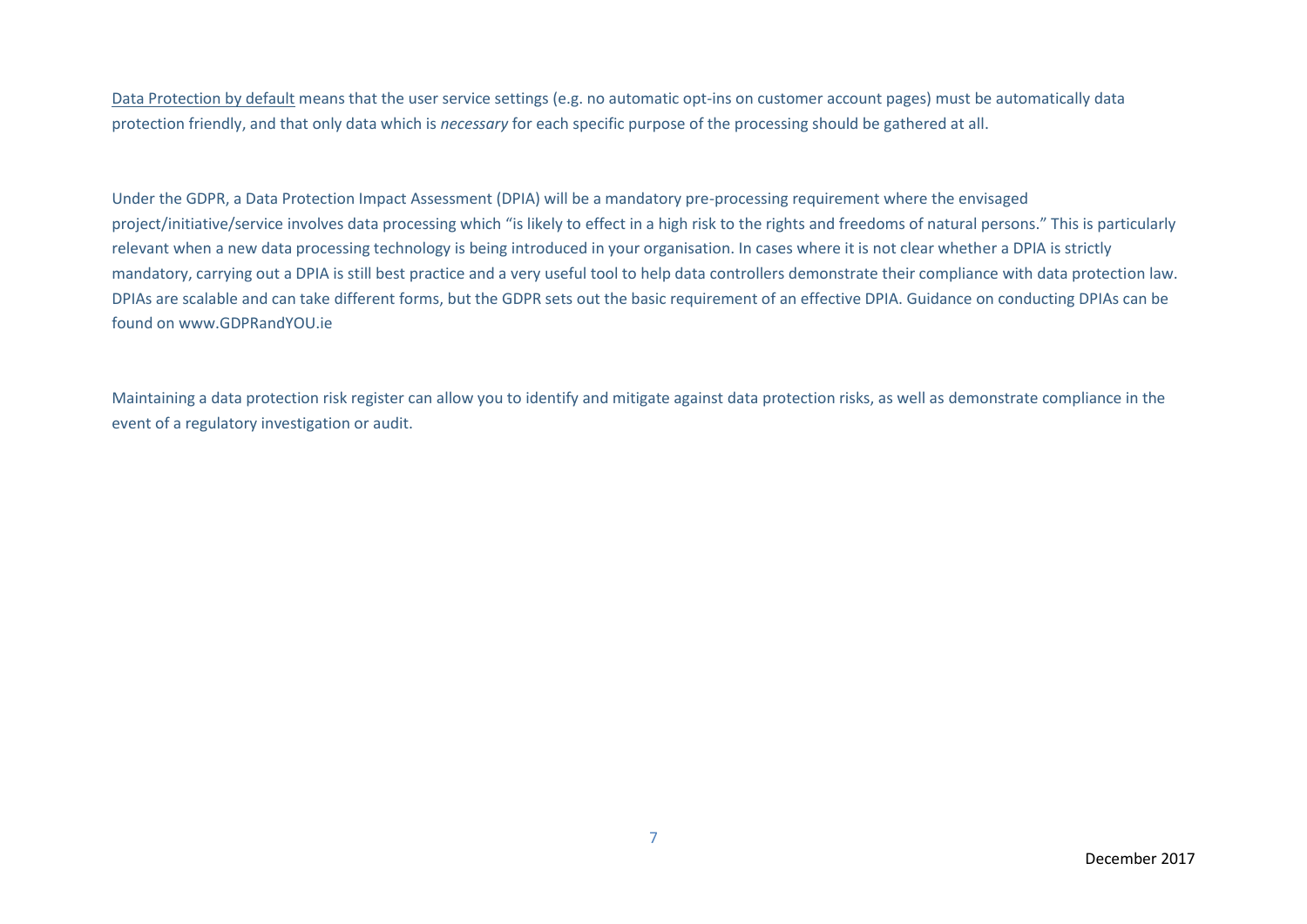### GDPR readiness checklist tools:

These checklists are available online at GDPRandYOU.ie for you to download and edit according to your own organisation's information.

In addition to the general checklist below, the following pages will take organisations through more detailed questions in the areas of:

- personal data
- data subject rights
- accuracy and retention
- **transparency requirements**
- other data controller obligations
- data security
- data breaches
- international data transfers

The following grid will assist organisations in mapping the personal data that they currently hold and process, the lawful basis on which the data was collected, and the retention period for each category of data. Carrying out this exercise will help identify where immediate remedial actions are required in order to be compliant with the GDPR.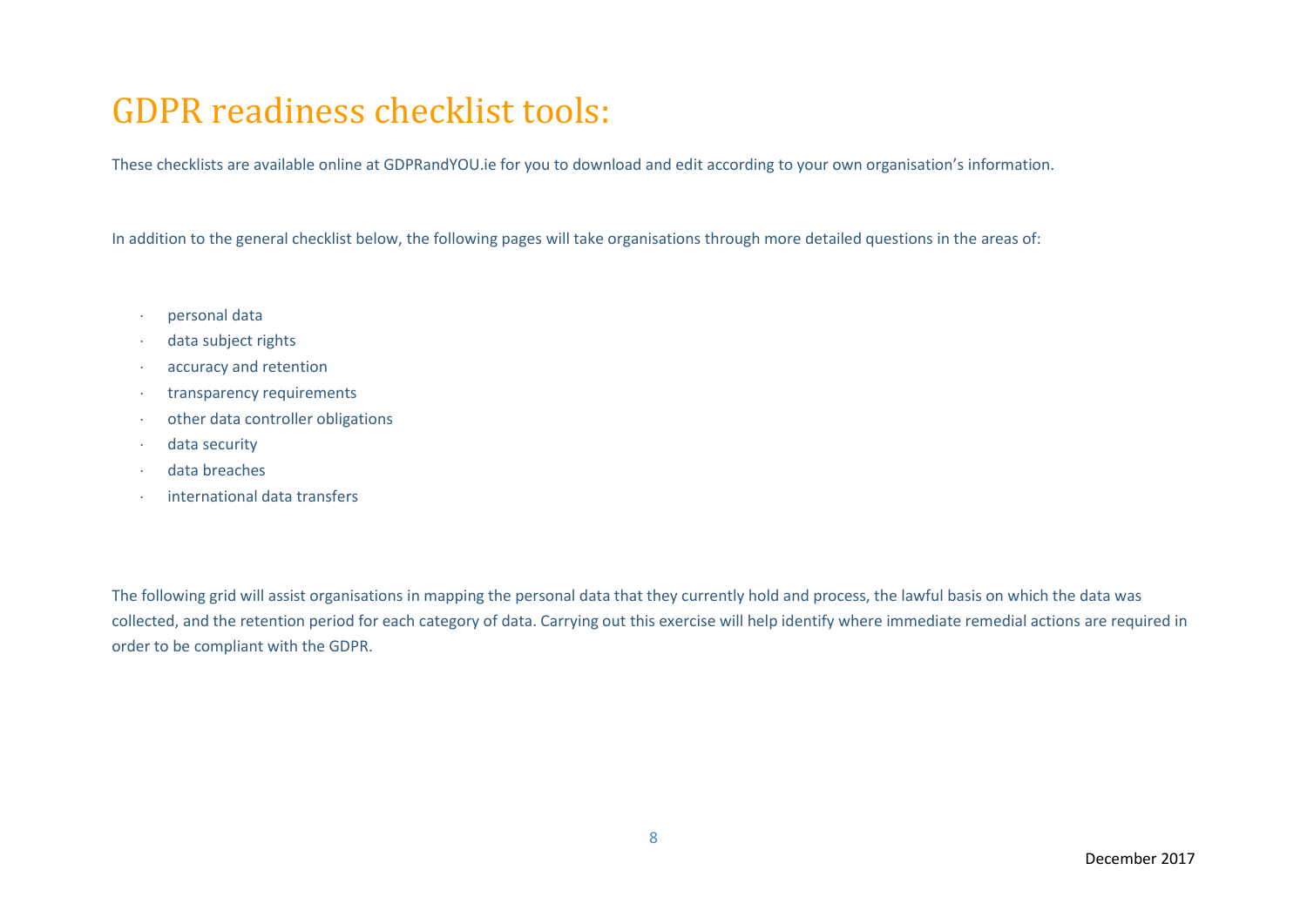| <b>Categories of</b><br>personal data<br>and data<br>subjects                                                                                                                                                                                          | <b>Elements of</b><br>personal data<br>included within<br>each data<br>category                                                                                                                                  | Source of the<br>personal data                                                                                                                                                                                                                                  | <b>Purposes for</b><br>which personal<br>data is<br>processed                                                                                                                                                                                         | <b>Legal basis for</b><br>each processing<br>purpose (non-<br>special categories<br>of personal data)                                                                  | <b>Special categories</b><br>of personal data                                                                                                                           | <b>Legal basis for</b><br>processing special<br>categories of<br>personal data                                                                                          | <b>Retention</b><br>period                                                                                                                                                                                                                                                                                  | <b>Action required to</b><br>be GDPR compliant?                                                                                                                                                                      |
|--------------------------------------------------------------------------------------------------------------------------------------------------------------------------------------------------------------------------------------------------------|------------------------------------------------------------------------------------------------------------------------------------------------------------------------------------------------------------------|-----------------------------------------------------------------------------------------------------------------------------------------------------------------------------------------------------------------------------------------------------------------|-------------------------------------------------------------------------------------------------------------------------------------------------------------------------------------------------------------------------------------------------------|------------------------------------------------------------------------------------------------------------------------------------------------------------------------|-------------------------------------------------------------------------------------------------------------------------------------------------------------------------|-------------------------------------------------------------------------------------------------------------------------------------------------------------------------|-------------------------------------------------------------------------------------------------------------------------------------------------------------------------------------------------------------------------------------------------------------------------------------------------------------|----------------------------------------------------------------------------------------------------------------------------------------------------------------------------------------------------------------------|
| List the<br>categories of<br>data subjects<br>and personal<br>data collected<br>and retained e.g.<br>current<br>employee data;<br>retired employee<br>data; customer<br>data (sales<br><i>information);</i><br>marketing<br>database; CCTV<br>footage. | List each type of<br>personal data<br>included within<br>each category of<br>personal data e.g.<br>name, address,<br>banking details,<br>purchasing history,<br>online browsing<br>history, video and<br>images. | List the source(s) of<br>the personal data<br>e.g. collected<br>directly from<br>individuals; from<br>third parties (if third<br>party identify the<br>data controller as<br>this information will<br>be necessary to<br>meet obligations<br>under Article 14). | Within each<br>category of<br>personal data list<br>the purposes for<br>the data is<br>collected and<br>retained e.g.<br>marketing, service<br>enhancement,<br>research, product<br>development,<br>systems integrity,<br>HR matters,<br>advertising. | For each purpose<br>that personal data<br>is processed, list the<br>legal basis on which<br>it is based e.g.<br>consent, contract,<br>legal obligation<br>(Article 6). | If special categories<br>of personal data are<br>collected and<br>retained, set out<br>details of the nature<br>of the data e.g.<br>health, genetic,<br>biometric data. | List the legal basis on<br>which special<br>categories of personal<br>data are collected<br>and retained e.g.<br>explicit consent,<br>legislative basis<br>(Article 9). | For each<br>category of<br>personal data,<br>list the period<br>for which the<br>data will be<br>retained e.g.<br>one month? one<br>year?<br>As a general<br>rule data must<br>be retained for<br>no longer than<br>is necessary for<br>the purpose for<br>which it was<br>collected in the<br>first place. | Identify actions that are<br>required to ensure all<br>personal data<br>processing operations<br>are GDPR compliant<br>e.g. this may include<br>deleting data where<br>there is no further<br>purpose for retention. |
|                                                                                                                                                                                                                                                        |                                                                                                                                                                                                                  |                                                                                                                                                                                                                                                                 |                                                                                                                                                                                                                                                       |                                                                                                                                                                        |                                                                                                                                                                         |                                                                                                                                                                         |                                                                                                                                                                                                                                                                                                             |                                                                                                                                                                                                                      |
|                                                                                                                                                                                                                                                        |                                                                                                                                                                                                                  |                                                                                                                                                                                                                                                                 |                                                                                                                                                                                                                                                       |                                                                                                                                                                        |                                                                                                                                                                         |                                                                                                                                                                         |                                                                                                                                                                                                                                                                                                             |                                                                                                                                                                                                                      |
|                                                                                                                                                                                                                                                        |                                                                                                                                                                                                                  |                                                                                                                                                                                                                                                                 |                                                                                                                                                                                                                                                       |                                                                                                                                                                        |                                                                                                                                                                         |                                                                                                                                                                         |                                                                                                                                                                                                                                                                                                             |                                                                                                                                                                                                                      |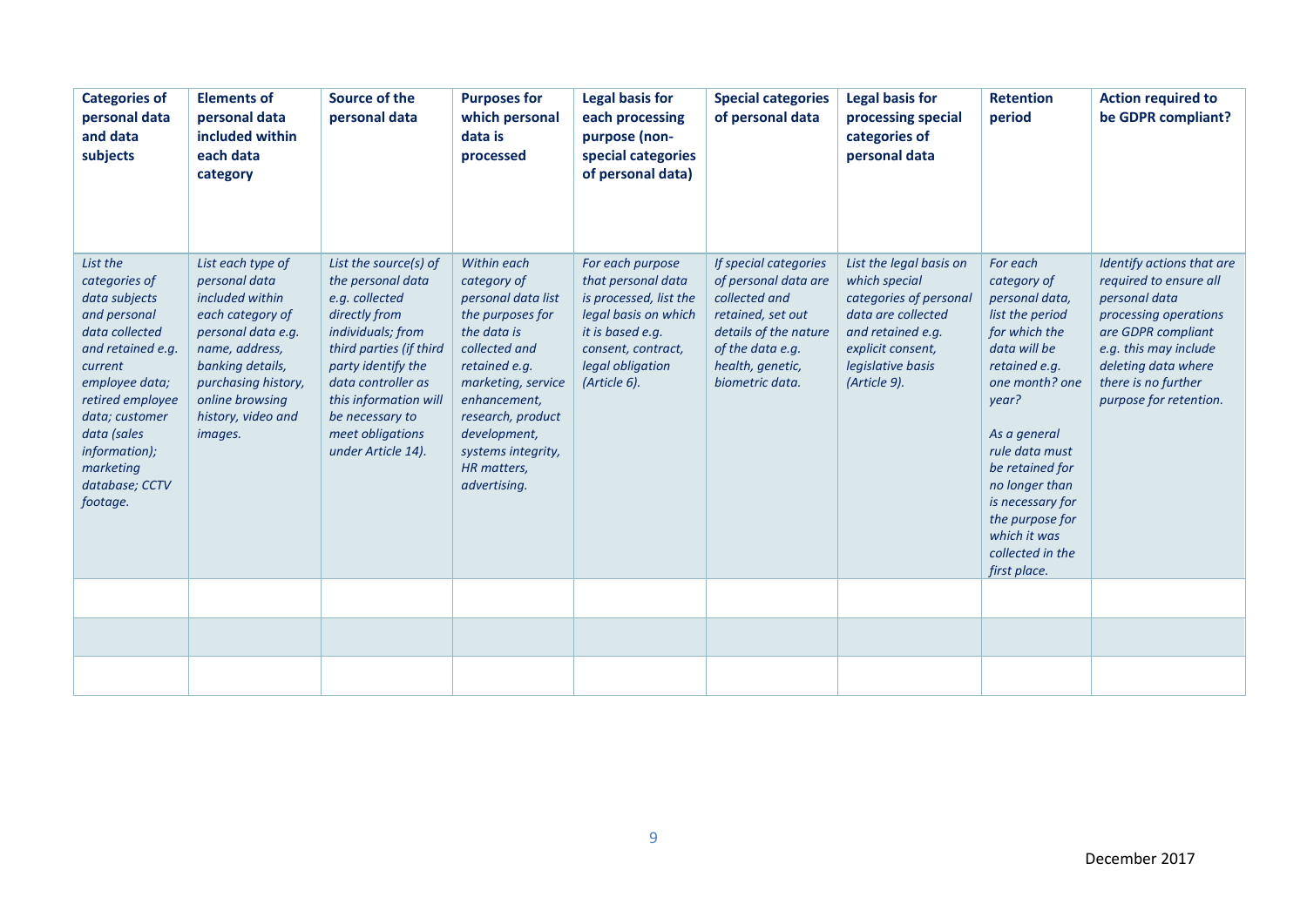#### **Personal data**

|                                                                                                                               | <b>Question</b>                                                                                                                                                                                                                                                                                          | <b>Yes</b> | <b>No</b> | <b>Comments/ Remedial Action</b> |
|-------------------------------------------------------------------------------------------------------------------------------|----------------------------------------------------------------------------------------------------------------------------------------------------------------------------------------------------------------------------------------------------------------------------------------------------------|------------|-----------|----------------------------------|
|                                                                                                                               |                                                                                                                                                                                                                                                                                                          |            |           |                                  |
| <b>Consent based data</b><br>processing (Articles 7, 8<br>and 9 and further<br>guidance available on<br><b>GDPRandYou.ie)</b> | Have you reviewed your organisation's<br>mechanisms for collecting consent to ensure that<br>it is freely given, specific, informed and that it is a<br>clear indication that an individual has chosen to<br>agree to the processing of their data by way of<br>statement or a clear affirmative action? |            |           |                                  |
|                                                                                                                               | If personal data that you currently hold on the<br>basis of consent does not meet the required<br>standard under the GDPR, have you re-sought the<br>individual's consent to ensure compliance with<br>the GDPR?                                                                                         |            |           |                                  |
|                                                                                                                               | Are procedures in place to demonstrate that an<br>individual has consented to their data being<br>processed?                                                                                                                                                                                             |            |           |                                  |
|                                                                                                                               | Are procedures in place to allow an individual to<br>withdraw their consent to the processing of their<br>personal data?                                                                                                                                                                                 |            |           |                                  |
| <b>Children's personal</b><br>data (Article 8)                                                                                | Where online services are provided to a child, are<br>procedures in place to verify age and get consent<br>of a parent/ legal guardian, where required?                                                                                                                                                  |            |           |                                  |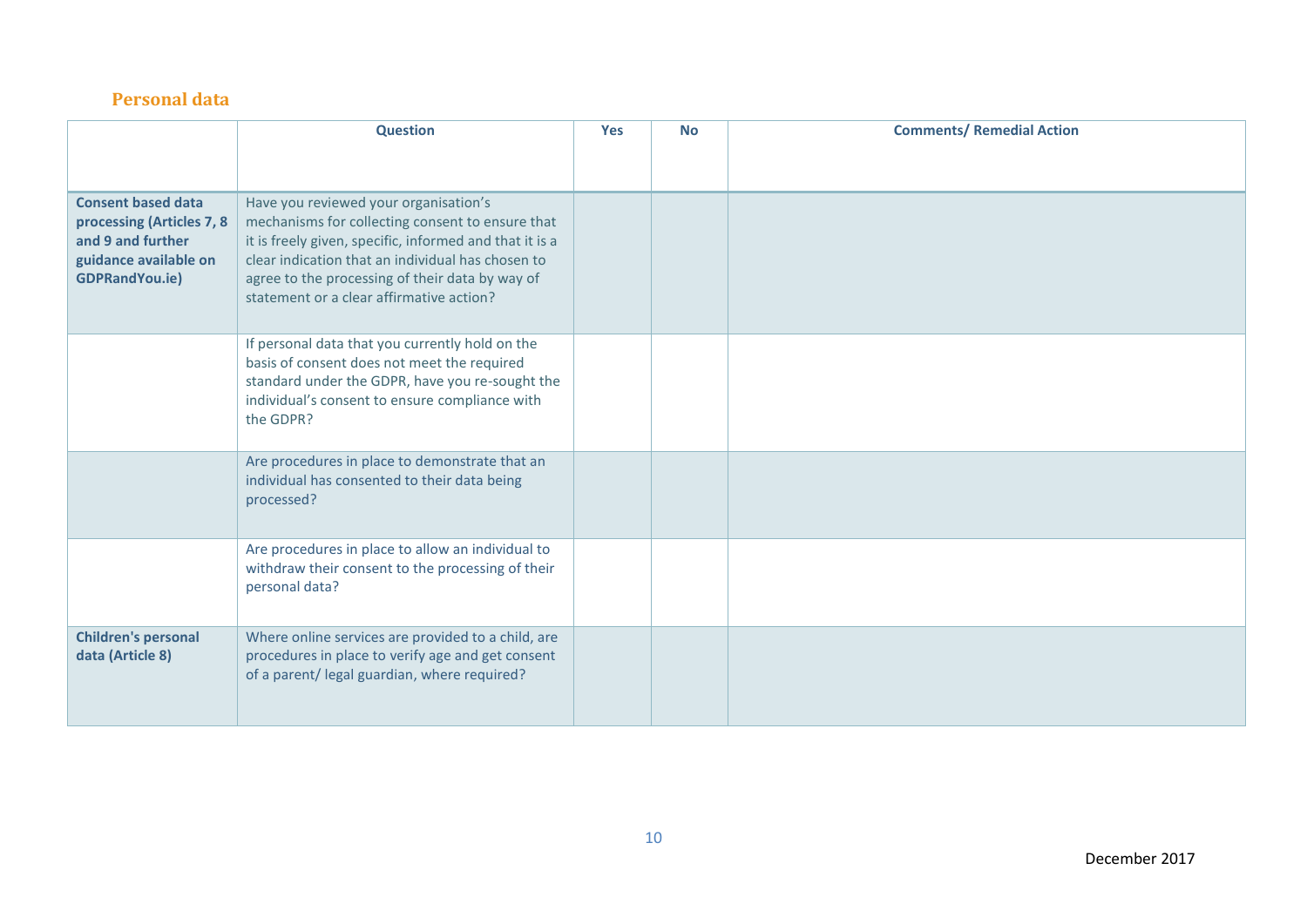| Legitimate interest   | If legitimate interest is a legal basis on which     |
|-----------------------|------------------------------------------------------|
| based data processing | personal data is processed, has an appropriate       |
|                       | analysis been carried out to ensure that the use of  |
|                       | this legal basis is appropriate? That analysis must  |
|                       | demonstrate that 1) there is a valid legitimate      |
|                       | interest, 2) the data processing is strictly         |
|                       | necessary in pursuit of the legitimate interest, and |
|                       | 3) the processing is not prejudicial to or           |
|                       | overridden by the rights of the individual.          |

#### **Data subject rights**

|                                                                                               | <b>Question</b>                                                                                                                                                            | Yes | <b>No</b> | <b>Comments/ Remedial Action</b> |
|-----------------------------------------------------------------------------------------------|----------------------------------------------------------------------------------------------------------------------------------------------------------------------------|-----|-----------|----------------------------------|
| <b>Access to personal data</b><br>(Article 15)                                                | Is there a documented policy/procedure for<br>handling Subject Access Requests (SARs)?                                                                                     |     |           |                                  |
|                                                                                               | Is your organisation able to respond to SARs<br>within one month?                                                                                                          |     |           |                                  |
| <b>Data portability (Article</b><br>20 and further guidance<br>available on<br>GDPRandYou.ie) | Are procedures in place to provide individuals<br>with their personal data in a structured,<br>commonly used and machine readable format?                                  |     |           |                                  |
| <b>Deletion and</b><br>rectification (Articles 16<br>and $17)$                                | Are there controls and procedures in place to<br>allow personal data to be deleted or rectified<br>(where applicable)?                                                     |     |           |                                  |
| <b>Right to restriction of</b><br>processing (Article 18)                                     | Are there controls and procedures in place to<br>halt the processing of personal data where an<br>individual has on valid grounds sought the<br>restriction of processing? |     |           |                                  |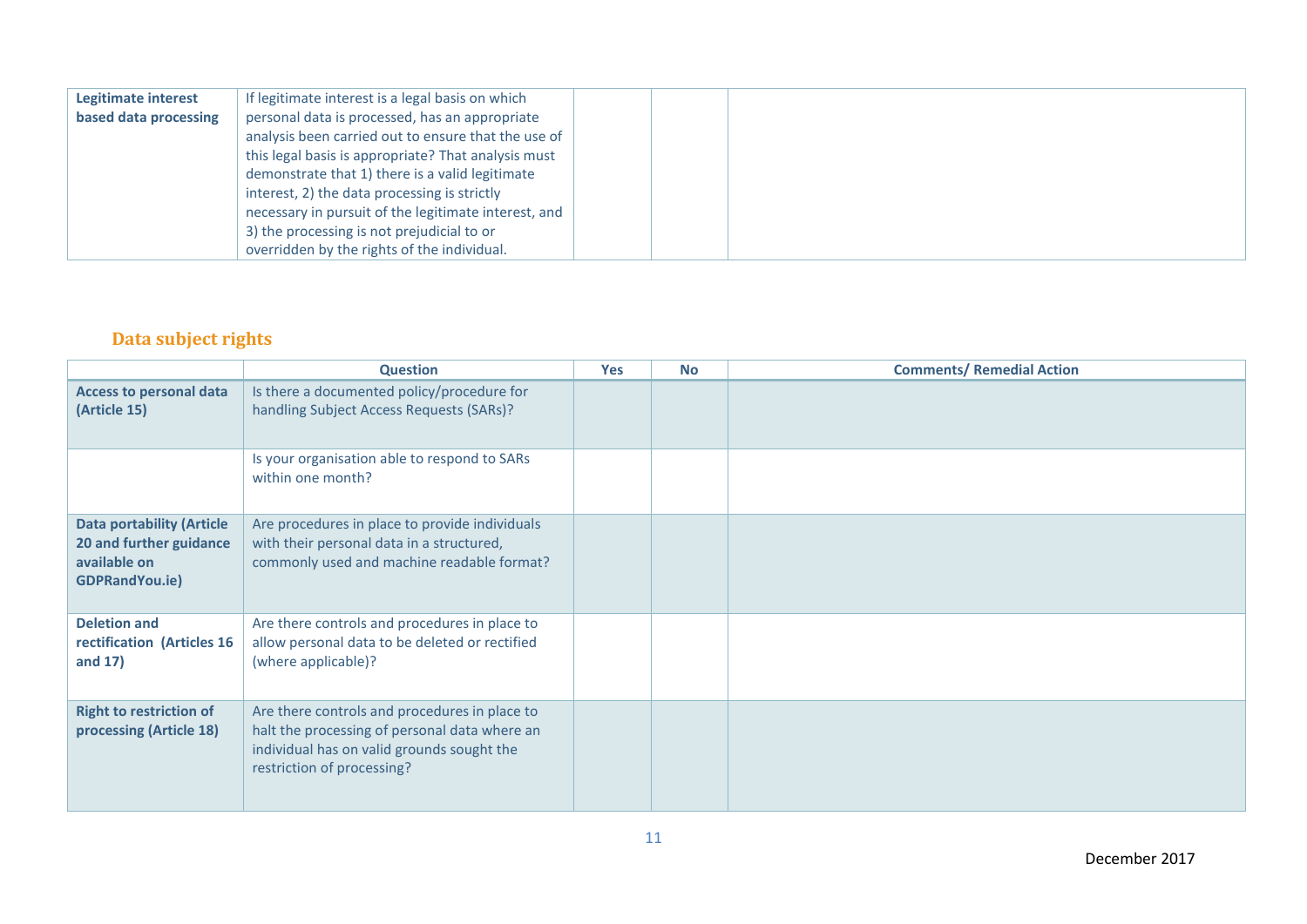| <b>Right to object to</b><br>processing (Article 21)                                                                      | Are individuals told about their right to object to<br>certain types of processing such as direct<br>marketing or where the legal basis of the<br>processing is legitimate interests or necessary for<br>a task carried out in the public interest?                                              |  |  |
|---------------------------------------------------------------------------------------------------------------------------|--------------------------------------------------------------------------------------------------------------------------------------------------------------------------------------------------------------------------------------------------------------------------------------------------|--|--|
|                                                                                                                           | Are there controls and procedures in place to<br>halt the processing of personal data where an<br>individual has objected to the processing?                                                                                                                                                     |  |  |
| <b>Profiling and automated</b><br>processing (Article 22<br>and further guidance<br>available on<br><b>GDPRandYou.ie)</b> | If automated decision making, which has a legal<br>or significant similar affect for an individual, is<br>based on consent, has explicit consent been<br>collected?                                                                                                                              |  |  |
|                                                                                                                           | Where an automated decision is made which is<br>necessary for entering into, or performance of, a<br>contract, or based on the explicit consent of an<br>individual, are procedures in place to facilitate an<br>individual's right to obtain human intervention<br>and to contest the decision? |  |  |
| <b>Restrictions to data</b><br>subject rights (Article<br>23)                                                             | Have the circumstances been documented in<br>which an individual's data protection rights may<br>be lawfully restricted? Note: the Irish Data<br>Protection Bill will set out further details on the<br>implementation of Article 23.                                                            |  |  |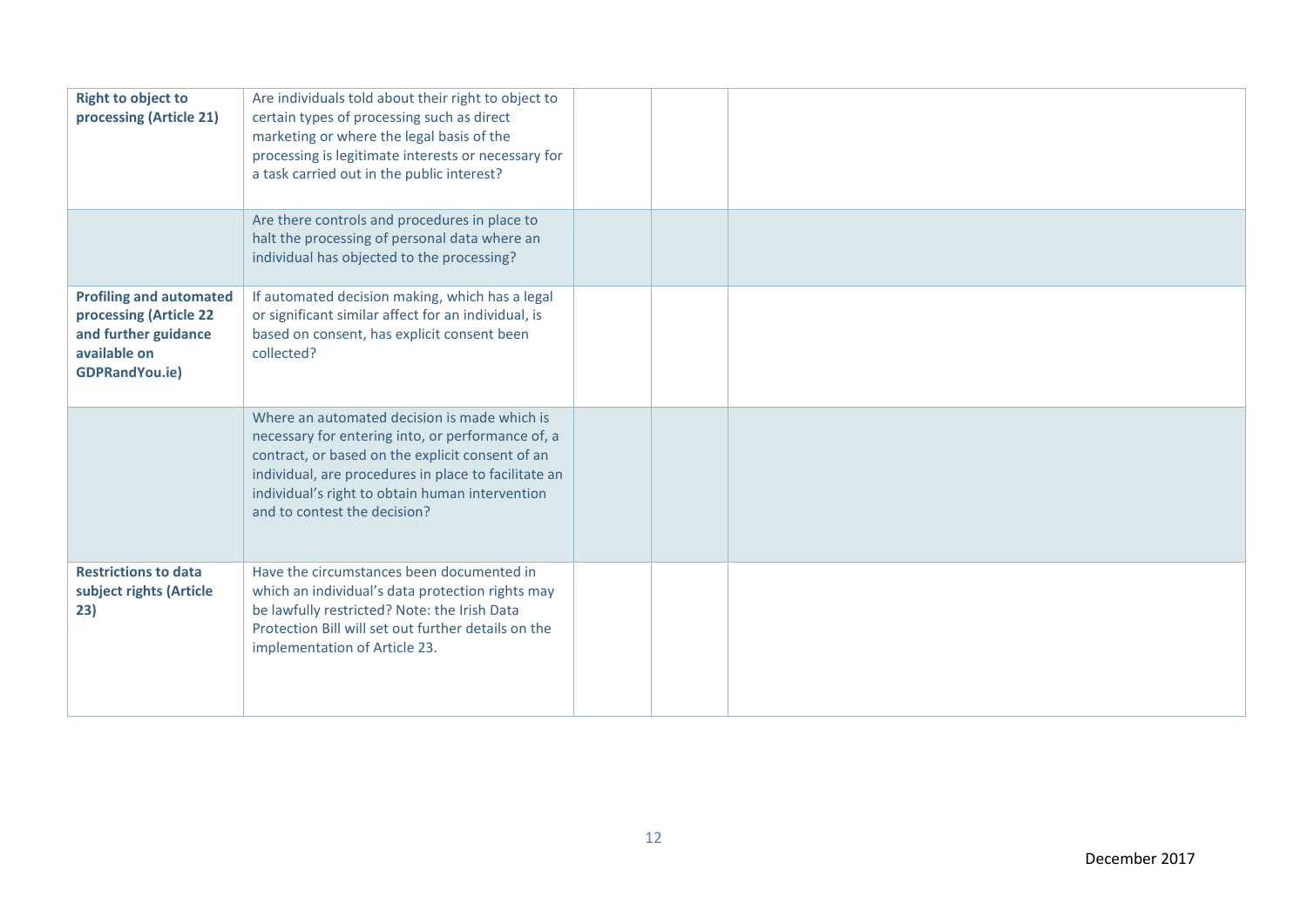#### **Accuracy and retention**

|                                                       | <b>Question</b>                                                                                                                                                            | <b>Yes</b> | <b>No</b> | <b>Comments/ Remedial Action</b> |
|-------------------------------------------------------|----------------------------------------------------------------------------------------------------------------------------------------------------------------------------|------------|-----------|----------------------------------|
| <b>Purpose limitation</b>                             | Is personal data only used for the purposes for<br>which it was originally collected?                                                                                      |            |           |                                  |
| <b>Data minimisation</b>                              | Is the personal data collected limited to what is<br>necessary for the purposes for which it is<br>processed?                                                              |            |           |                                  |
| <b>Accuracy</b>                                       | Are procedures in place to ensure personal data<br>is kept up to date and accurate and where a<br>correction is required, the necessary changes are<br>made without delay? |            |           |                                  |
| <b>Retention</b>                                      | Are retention policies and procedures in place to<br>ensure data is held for no longer than is<br>necessary for the purposes for which it was<br>collected?                |            |           |                                  |
| <b>Other legal obligations</b><br>governing retention | Is your business subject to other rules that<br>require a minimum retention period (e.g. medical<br>records/tax records)?                                                  |            |           |                                  |
|                                                       | Do you have procedures in place to ensure data is<br>destroyed securely, in accordance with your<br>retention policies?                                                    |            |           |                                  |
| <b>Duplication of records</b>                         | Are procedures in place to ensure that there is no<br>unnecessary or unregulated duplication of<br>records?                                                                |            |           |                                  |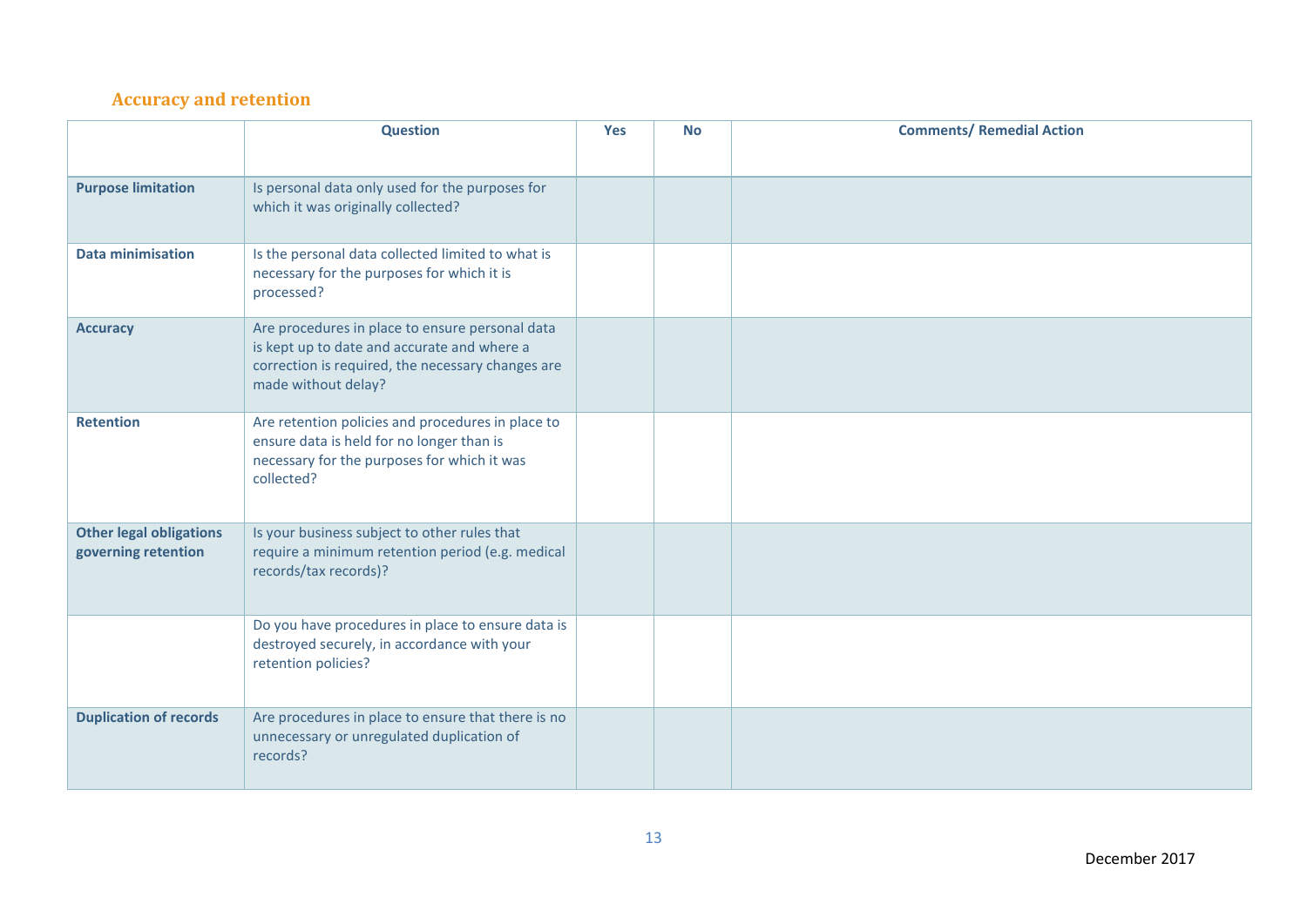#### **Transparency requirements**

|                                                                                                                                               | <b>Question</b>                                                                                                                                                                                                | <b>Yes</b> | <b>No</b> | <b>Comments/ Remedial Action</b> |
|-----------------------------------------------------------------------------------------------------------------------------------------------|----------------------------------------------------------------------------------------------------------------------------------------------------------------------------------------------------------------|------------|-----------|----------------------------------|
| <b>Transparency to</b><br>customers and<br>employees (Articles 12,<br>13 and 14 and further<br>guidance available on<br><b>GDPRandYou.ie)</b> | Are service users/employees fully informed of<br>how you use their data in a concise,<br>transparent, intelligible and easily accessible<br>form using clear and plain language?                               |            |           |                                  |
|                                                                                                                                               | Where personal data is collected directly from<br>the individuals, are procedures in place to<br>provide the information listed at Article 13 of<br>the GDPR?                                                  |            |           |                                  |
|                                                                                                                                               | If personal data is not collected from the<br>subject but from a third party (e.g. acquired as<br>part of a merger) are procedures in place to<br>provide the information listed at Article 14 of<br>the GDPR? |            |           |                                  |
|                                                                                                                                               | When engaging with individuals, such as when<br>providing a service, sale of a good or CCTV<br>monitoring, are procedures in place to<br>proactively inform individuals of their GDPR<br>rights?               |            |           |                                  |
|                                                                                                                                               | Is information on how the organisation<br>facilitates individuals exercising their GDPR<br>rights published in an easily accessible and<br>readable format?                                                    |            |           |                                  |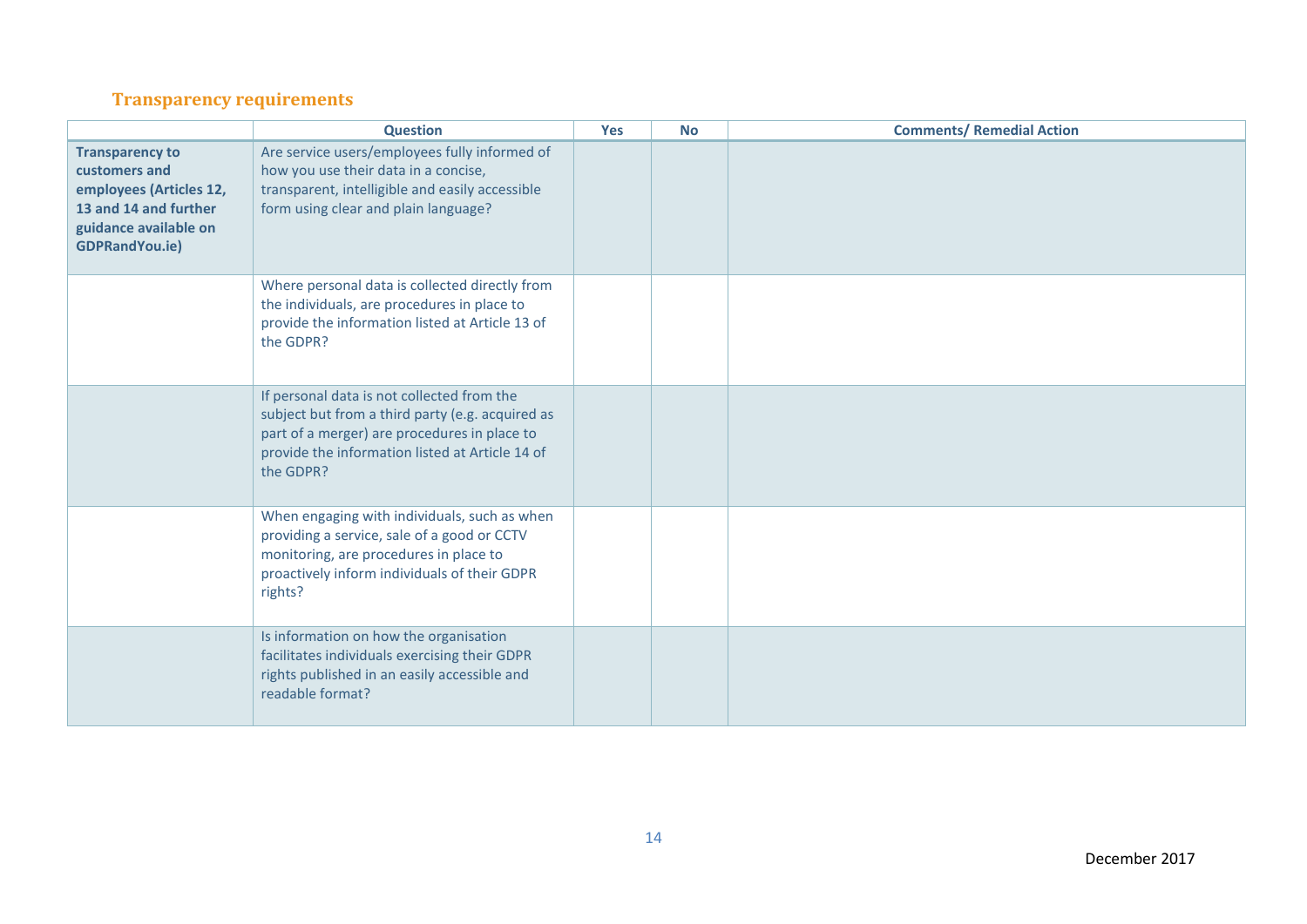#### **Other data controller obligations**

|                                                                                                                                          | <b>Question</b>                                                                                                                                                                                                                                                  | <b>Yes</b> | <b>No</b> | <b>Comments/Remedial Action</b> |
|------------------------------------------------------------------------------------------------------------------------------------------|------------------------------------------------------------------------------------------------------------------------------------------------------------------------------------------------------------------------------------------------------------------|------------|-----------|---------------------------------|
| <b>Supplier Agreements</b><br>(Articles 27 to 29)                                                                                        | Have agreements with suppliers and other<br>third parties processing personal data on<br>your behalf been reviewed to ensure all<br>appropriate data protection requirements<br>are included?                                                                    |            |           |                                 |
| <b>Data Protection Officers</b><br>(DPOs) (Articles 37 to 39<br>and further guidance<br>available on<br><b>GDPRandYou.ie)</b>            | Do you need to appoint a DPO as per Article<br>37 of the GDPR?                                                                                                                                                                                                   |            |           |                                 |
|                                                                                                                                          | If it is decided that a DPO is not required,<br>have you documented the reasons why?                                                                                                                                                                             |            |           |                                 |
|                                                                                                                                          | Where a DPO is appointed, are escalation<br>and reporting lines in place? Are these<br>procedures documented?                                                                                                                                                    |            |           |                                 |
|                                                                                                                                          | Have you published the contact details of<br>your DPO to facilitate your customers/<br>employees in making contact with them?<br>(Note: post 25 May 2018 you will also be<br>required to notify your data protection<br>authority of your DPO's contact details) |            |           |                                 |
| <b>Data Protection Impact</b><br><b>Assessments (DPIAs)</b><br>(Article 35 and further<br>guidance available on<br><b>GDPRandYou.ie)</b> | If your data processing is considered high<br>risk, do you have a process for identifying the<br>need for, and conducting of, DPIAs? Are<br>these procedures documented?                                                                                         |            |           |                                 |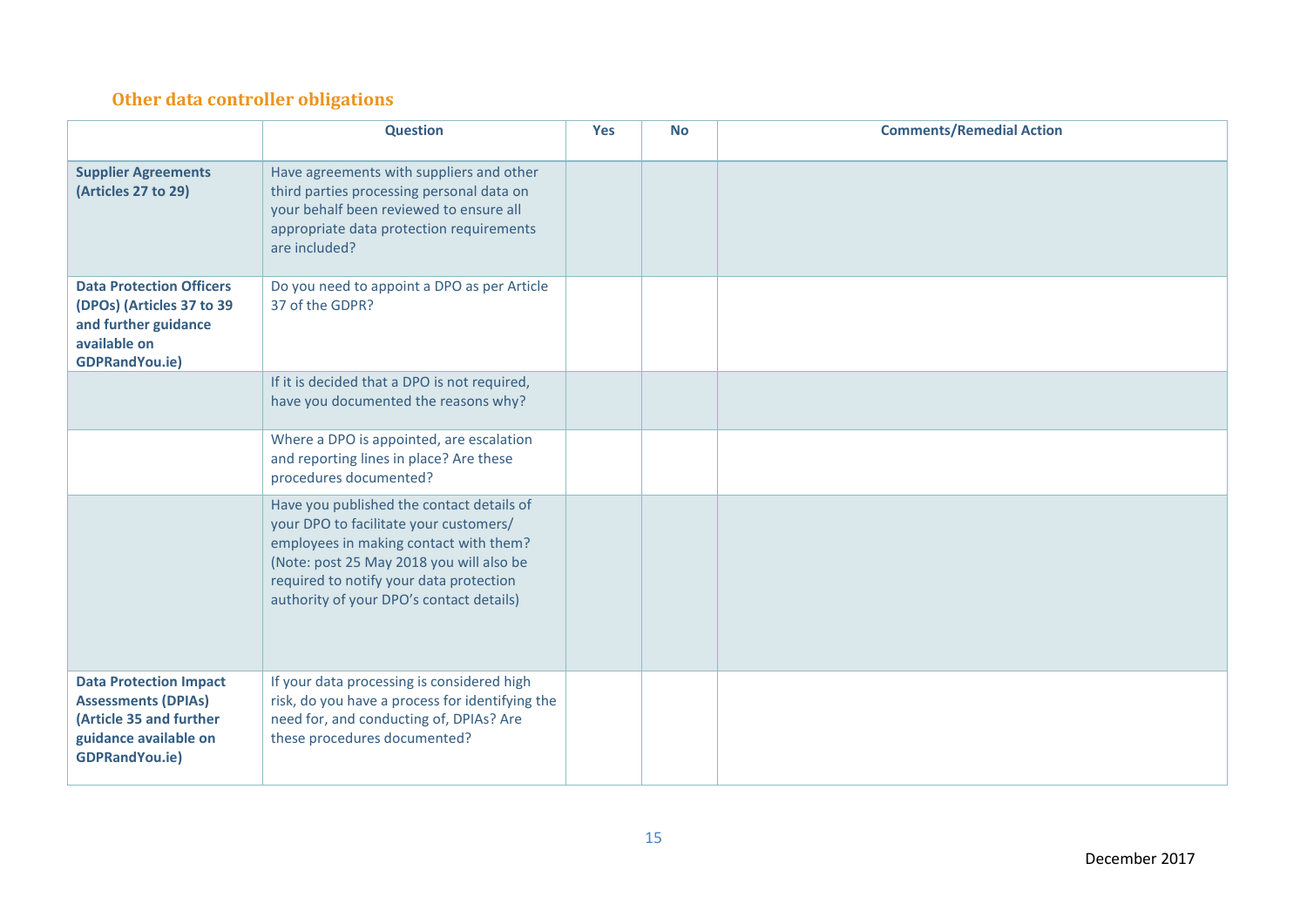#### **Data security**

|                                                                                      | <b>Question</b>                                                                                                                                       | <b>Yes</b> | <b>No</b> | <b>Comments/ Remedial Action</b> |
|--------------------------------------------------------------------------------------|-------------------------------------------------------------------------------------------------------------------------------------------------------|------------|-----------|----------------------------------|
|                                                                                      |                                                                                                                                                       |            |           |                                  |
| <b>Appropriate technical and</b><br>organisational security<br>measures (Article 32) | Have you assessed the risks involved in<br>processing personal data and put measures in<br>place to mitigate against them?                            |            |           |                                  |
|                                                                                      | Is there a documented security programme<br>that specifies the technical, administrative<br>and physical safeguards for personal data?                |            |           |                                  |
|                                                                                      | Is there a documented process for resolving<br>security related complaints and issues?                                                                |            |           |                                  |
|                                                                                      | Is there a designated individual who is<br>responsible for preventing and investigating<br>security breaches?                                         |            |           |                                  |
|                                                                                      | Are industry standard encryption<br>technologies employed for transferring,<br>storing, and receiving individuals' sensitive<br>personal information? |            |           |                                  |
|                                                                                      | Is personal information systematically<br>destroyed, erased, or anonymised when it is<br>no longer legally required to be retained.                   |            |           |                                  |
|                                                                                      | Can access to personal data be restored in a<br>timely manner in the event of a physical or<br>technical incident?                                    |            |           |                                  |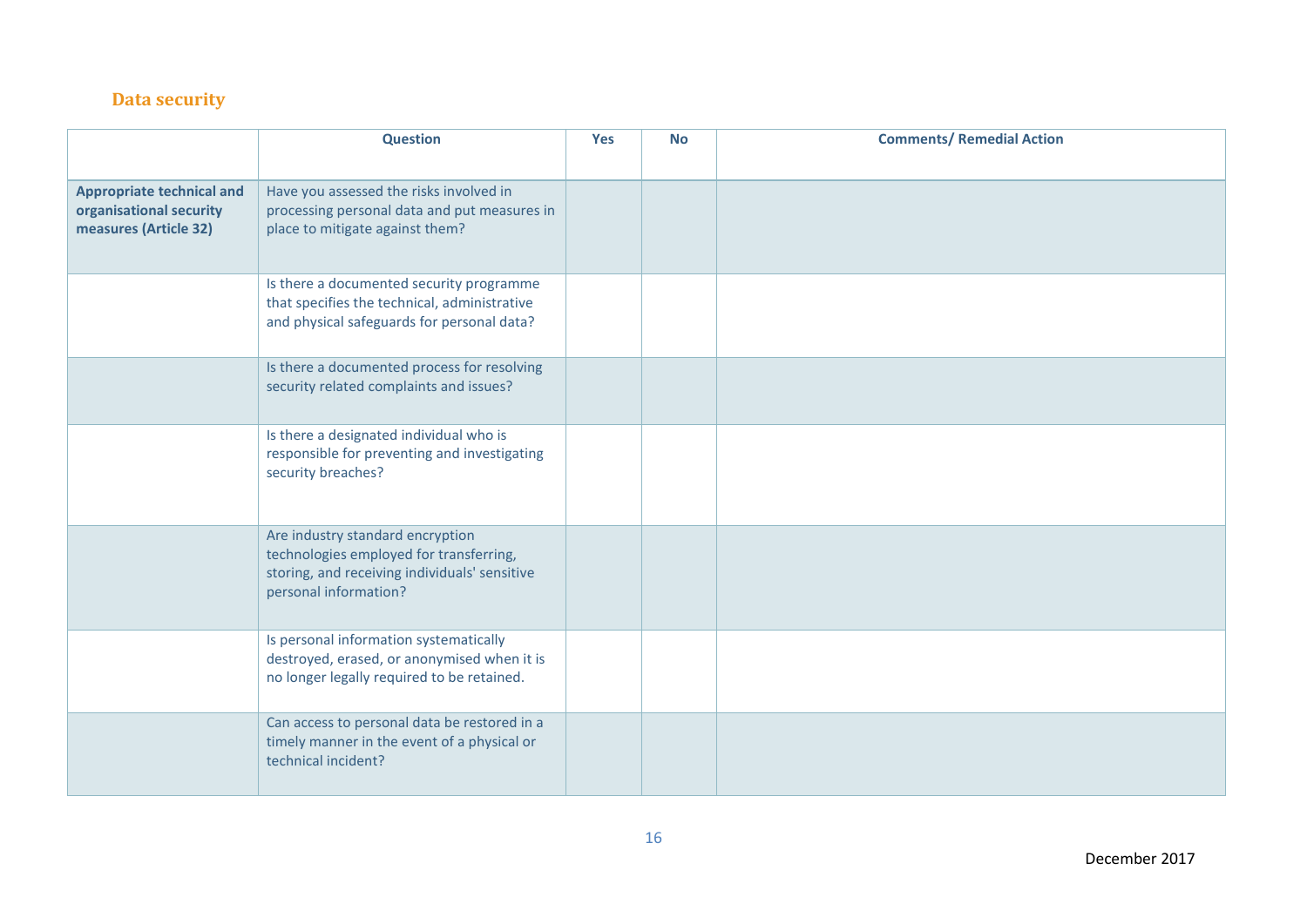#### **Data breaches**

|                                                                                                                                | <b>Question</b>                                                                                                                    | Yes | <b>No</b> | <b>Comments/Remedial Action</b> |
|--------------------------------------------------------------------------------------------------------------------------------|------------------------------------------------------------------------------------------------------------------------------------|-----|-----------|---------------------------------|
| <b>Data Breach response</b><br>obligations (Article 33<br>and 34 and further<br>guidance available on<br><b>GDPRandYou.ie)</b> | Does the organisation have a documented<br>privacy and security incident response plan?                                            |     |           |                                 |
|                                                                                                                                | Are plans and procedures regularly reviewed?                                                                                       |     |           |                                 |
|                                                                                                                                | Are there procedures in place to notify the<br>office of the Data Protection Commissioner of<br>a data breach?                     |     |           |                                 |
|                                                                                                                                | Are there procedures in place to notify data<br>subjects of a data breach (where applicable)?                                      |     |           |                                 |
|                                                                                                                                | Are all data breaches fully documented?                                                                                            |     |           |                                 |
|                                                                                                                                | Are there cooperation procedures in place<br>between data controllers, suppliers and other<br>partners to deal with data breaches? |     |           |                                 |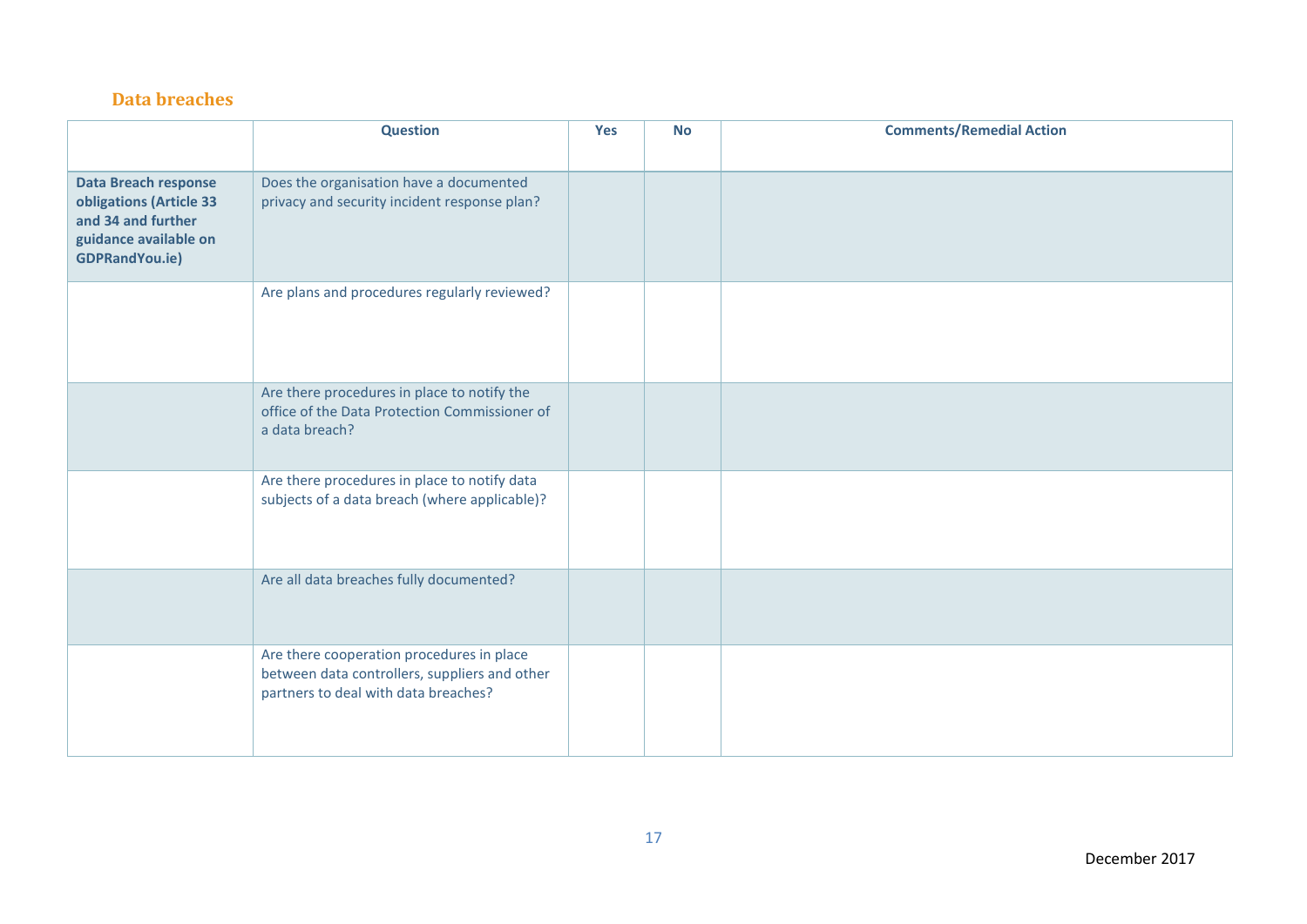### **International data transfers (outside EEA) –** *if applicable*

|                                                               | <b>Question</b>                                                                                                                                                                                                                                                           | <b>Yes</b> | <b>No</b> | <b>Comments/Remedial Action</b> |
|---------------------------------------------------------------|---------------------------------------------------------------------------------------------------------------------------------------------------------------------------------------------------------------------------------------------------------------------------|------------|-----------|---------------------------------|
| <b>International data</b><br>transfers (Articles 44 to<br>50) | Is personal data transferred outside the EEA,<br>e.g. to the US or other countries?                                                                                                                                                                                       |            |           |                                 |
|                                                               | Does this include any special categories of<br>personal data?                                                                                                                                                                                                             |            |           |                                 |
|                                                               | What is the purpose(s) of the transfer?                                                                                                                                                                                                                                   |            |           |                                 |
|                                                               | Who is the transfer to?                                                                                                                                                                                                                                                   |            |           |                                 |
|                                                               | Are all transfers listed - including answers to<br>the previous questions (e.g. the nature of<br>the data, the purpose of the processing,<br>from which country the data is exported and<br>which country receives the data and who<br>the recipient of the transfer is?) |            |           |                                 |
| <b>Legality of international</b><br>transfers                 | Is there a legal basis for the transfer, e.g. EU<br>Commission adequacy decision; standard<br>contractual clauses. Are these bases<br>documented?                                                                                                                         |            |           |                                 |
| <b>Transparency</b>                                           | Are data subjects fully informed about any<br>intended international transfers of their<br>personal data?                                                                                                                                                                 |            |           |                                 |